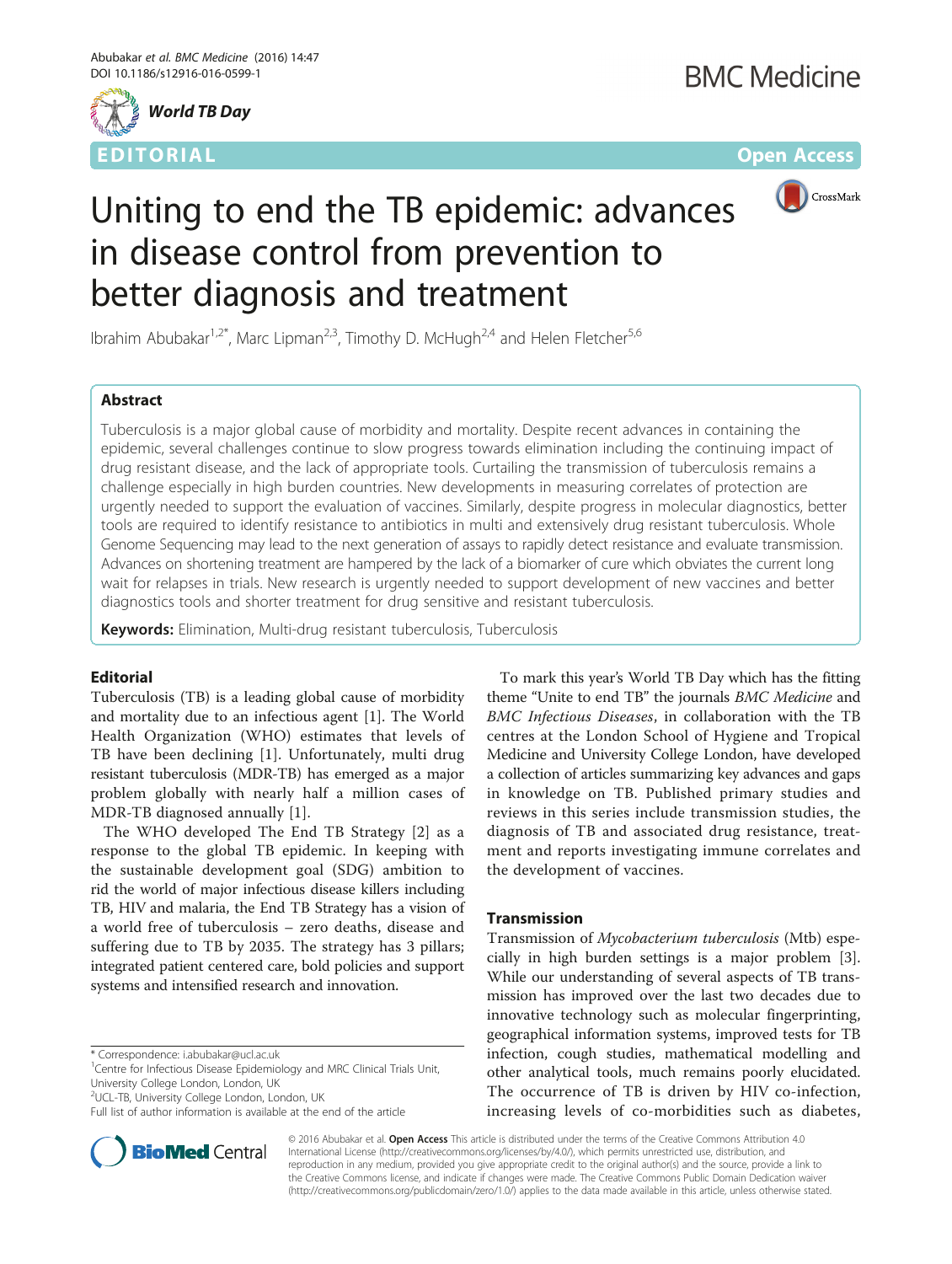suboptimal housing and living standards and social deprivation. However the extent to which each of these factors determine the global trend is less clear. In low incidence, high income countries, the key drivers of TB include homelessness, drug misuse, history of imprisonment and disease occurring in migrants from high TB incidence countries [\[4](#page-2-0), [5\]](#page-2-0).

Developments such as whole genome sequencing (WGS) with its potentially greater resolution in distinguishing linked cases, are beginning to provide a greater insight into important questions such as the genetic relatedness of strains allowing the more efficient investigation of outbreaks. Witney and colleagues provide examples of local and published incidents and outbreaks where WGS has been used to improve the discriminatory ability of existing technology and to provide further information on missed transmission events [[6\]](#page-2-0). By contrast, Hatherell and colleagues systematically reviewed studies using WGS to investigate transmission, outlining several areas of uncertainty. The limitations outlined were affected by the level of diversity, the depth of sequencing, available epidemiological data, prevalence of TB and therefore consequent level of new infection versus re-infection as well as mixed infection versus the rate of microevolution [\[7\]](#page-2-0). Both reviews identified the need for further research including the development of better bioinformatics tools.

In a study examining contact patterns between adults, youths and children in different settings in Zambia and South Africa, McCreesh and colleagues, found marked variation in the type of building where contact happens and the extent of mixing of age groups [\[8](#page-2-0)]. While these data are limited to specific sites in two high burden settings, they suggest the need to consider evaluating such information prior to any intervention.

# Biomarkers and immune correlates for tuberculosis vaccine development

There is an urgent need for an effective vaccine to protect against adult, pulmonary TB disease if we are to reduce transmission of TB and accelerate the current decline in global TB incidence. Immune correlates could help to accelerate TB vaccine development through 1) identification of promising TB vaccine candidates in pre-clinical or early clinical development 2) for targeted recruitment of individuals at risk of development of TB disease into efficacy trials 3) accurate identification of trial participants who are infected with TB 4) for early identification of participants who develop TB disease 5) as a substitute for clinical efficacy and 6) to ultimately further our understanding of the vaccine inducible immune mechanisms important for protection from TB disease.

Progress is being made in the development of tools for screening pre-clinical vaccine candidates based on functional ability to restrict the growth of mycobacteria rather

than any single immune component. Examples of this include the mycobacterial growth inhibition assay (MGIA) which can also be used in early phase human clinical trials for identification of promising vaccine candidates. The ability to detect a vaccine effect against TB infection or TB disease is limited by our ability to accurately diagnose these states. Haas and colleagues describe how transcriptomics, proteomics and metabolomics are aiding the accurate and rapid diagnosis of TB infection and active TB disease [\[9](#page-3-0)]. In addition to aiding clinical decisions such markers can be used in TB vaccine trials to increase the accuracy of a TB infection or disease end point. Infants vaccinated with BCG have highly diverse immune responses, which reflect underlying differences in monocyte quantity and phenotype. These differences may impact on TB vaccine efficacy and should be taken into account during efficacy testing of candidate TB vaccines.

## Diagnosis, drug resistance and treatment

In many settings, smear microscopy, chest x-ray and bacterial culture remain the mainstay of TB diagnosis. While recent advances in molecular diagnostics are changing the landscape for the diagnosis of TB, the accuracy of such tests in many subpopulations such as children is still poor. The response to emergence of drug resistance in an individual, or indeed at a programmatic level, requires robust information about the drug resistance profile of the Mtb strain involved. Obtaining this information by conventional microbiology is too slow to be of use, but the advent of molecular tools has facilitated a rapid, though imperfect picture of resistance. The importance of an indication of drug sensitivity is highlighted by the paper by Martin and colleagues, which demonstrates that the selective use of molecular tools can lead to a significant under identification of drug resistance and the concomitant failure to treat adequately [\[10\]](#page-3-0). The authors call for investment in services to allow the microbiological diagnosis to be completed. Of course tools such as the Xpert MTB/RIF, have a lot to offer in this respect; but this provides evidence of rifampicin resistance and presumptive evidence of multi-drug resistance.

The increased accessibility of WGS has begun to change the diagnostic landscape, at least in high income settings. Thus, Witney and colleagues describe how WGS methods are being adapted for diagnostic use, including rapid identification of single nucleotide polymorphisms (SNPs) associated with known drug resistance [\[6\]](#page-2-0). This approach is already in use to inform the management of patients with complex drug resistance patterns in the absence of timely phenotypic tests. However, the authors rightly point to the areas that require development not least the need for a robust and user friendly bioinformatics pipeline. A key piece of information that is required to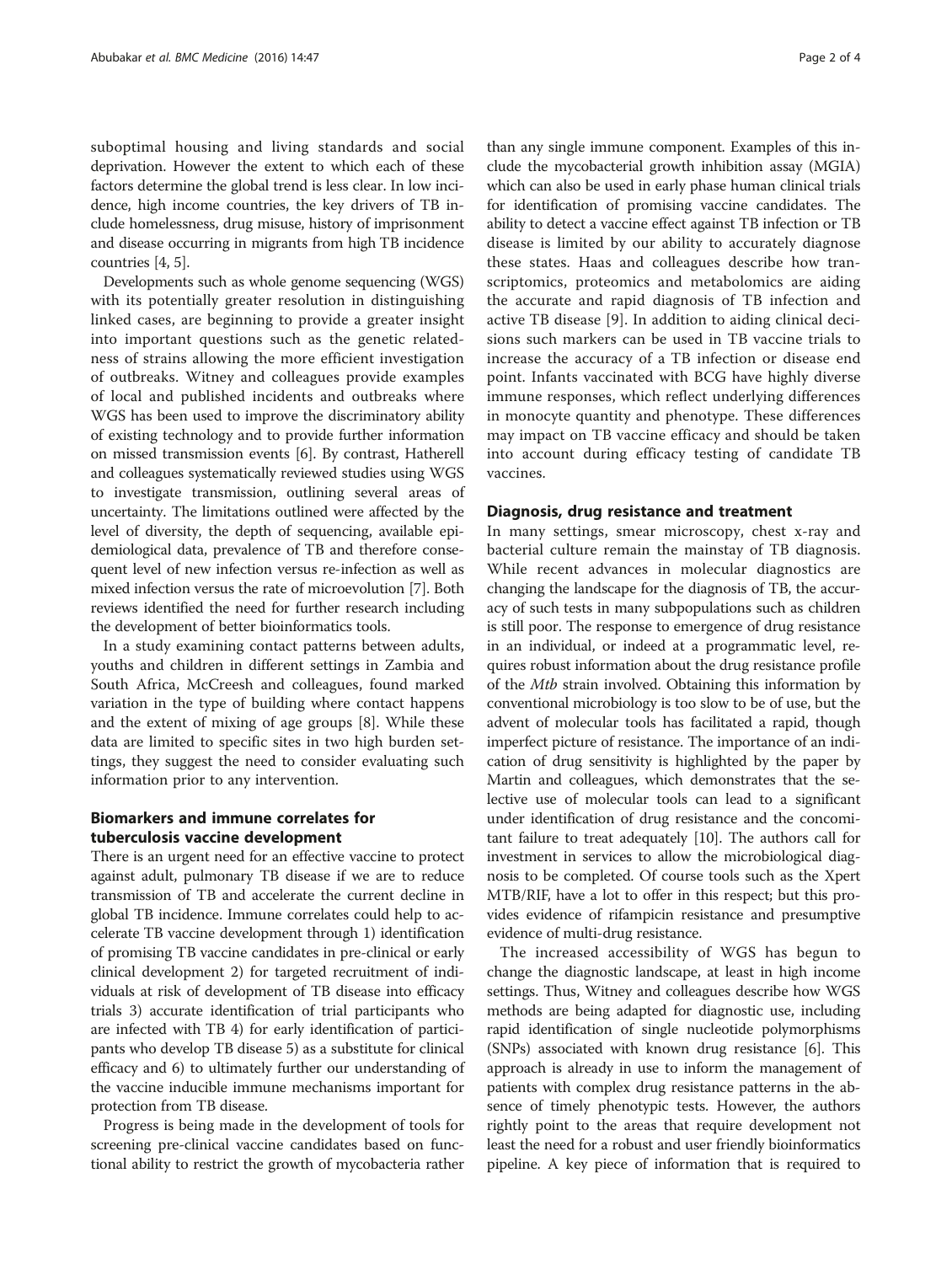<span id="page-2-0"></span>underpin this is the ability to correlate drug resistance with a SNP. It is not always possible to identify the necessary phenotype for sequence analysis and so Phelan and colleagues present a modelling approach to map potential resistance genotypes [\[11\]](#page-3-0). Using protein structure prediction they are able to predict polymorphisms associated with resistance. They propose that this approach can be used to inform the development of novel diagnostics with improved predictive value for phenotypic drug resistance.

Thus, we see that appropriate diagnosis of drug resistance, like TB diagnosis generally, is an area in development. The power of molecular tools needs to be applied carefully, but the emerging use of WGS and the associated analysis offers a real opportunity to provide rapid and robust drug sensitivity data in a timely fashion.

Treatment for drug sensitive TB remains stubbornly at six months despite efforts to improve upon this. Microbiological indicators of treatment response that can discriminate between different regimens and also predict long term clinical outcome at an individual patient level would be of great value. The REMoxTB trial, which compared two 4 month regimens containing moxifloxacin to standard 6 month treatment and where cultures were obtained weekly for 8 weeks and monthly thereafter, provides an opportunity to assess the performance of a variety of different measures of sputum culture conversion. Phillips and colleagues show that whilst there is an advantage in using continuous endpoints (which capture time on treatment) better than measuring the proportion of negative cultures at a given time, none were discriminatory enough to be used as either a trial surrogate endpoint or as an indicator of individual patient outcome [\[12](#page-3-0)].

Phillips and colleagues showed that patient factors were often most important in predicting outcome. The study by Ranzani and colleagues, based in Sao Paulo State, Brazil, highlights this. Here, successful treatment outcome was directly related to an individual's social circumstances – with less than half of the homeless population studied having a favourable outcome (43 % compared to 83 % in the comparator group) [[13](#page-3-0)]. This was mainly due to large numbers being lost to follow up or dying. Although the number of homeless subjects was relatively small at 3 %, they were a population with high rates of HIV co-infection, and hence had considerable health needs beyond TB. As is frequently the case, this study emphasises the importance of an engaged and co-ordinated societal response if we are to control TB. In this collection of articles, Phillips and colleagues describe an innovative approach, the "STEP trial design", which may accelerate regimen development by ensuring a move towards simpler and shorter later phase evaluation of drug regimen [[14](#page-3-0)].

## Conclusion

Ending the global TB epidemic by 2035 will require research to develop the tools to accelerate progress beyond that possible with current diagnostics, treatment regimen, vaccines and public health measures. The studies published in this series demonstrate some of the progress that has been made to date. However, they also illustrate the gaps requiring continued and reinvigorated funding if we are to achieve the SDG goal of ridding the world of TB.

#### Abbreviations

MDR-TB: Multi drug resistant tuberculosis; MGIA: Mycobacterial growth inhibition assay; Mtb: Mycobacterium tuberculosis; SDG: Sustainable development goal; SNPs: Single nucleotide polymorphisms; TB: Tuberculosis; WGS: Whole genome sequencing; WHO: World Health Organization.

#### Competing interests

The authors declare that they have no competing interests.

#### Authors' contributions

IA, ML, TDH and HF jointly wrote the editorial with the first draft of the clinical diagnosis and treatment section written by ML, transmission section by IA, immune correlates and vaccines section by HF and drug resistance section by TDH. IA finalised the editorial and all authors have seen and agreed the submitted version. All authors read and approved the final manuscript.

#### Authors' information

IA, ML, TMcH and HL are guest editors of the cross-journal article collection, World TB Day.

#### Author details

<sup>1</sup> Centre for Infectious Disease Epidemiology and MRC Clinical Trials Unit University College London, London, UK. <sup>2</sup>UCL-TB, University College London London, UK. <sup>3</sup> Division of Medicine, University College London, London, UK.<br><sup>4</sup> Contre for Clinical Microbiology, University College London, London, UK. <sup>4</sup>Centre for Clinical Microbiology, University College London, London, UK. 5 Department of Immunology and Infection, London School of Hygiene and Tropical Medicine, London, UK. <sup>6</sup>TB Centre, London School of Hygiene and Tropical Medicine, London, UK.

### Received: 12 March 2016 Accepted: 12 March 2016 Published online: 23 March 2016

#### References

- 1. WHO. Global tuberculosis report 2015 [Internet]. WHO. [cited 2016 Mar 9]. Available from: [http://www.who.int/tb/publications/global\\_report/en/.](http://www.who.int/tb/publications/global_report/en/)
- 2. WHO. WHO End TB Strategy [Internet]. WHO. [cited 2014 Dec 20]. Available from: [http://www.who.int/tb/post2015\\_strategy/en/.](http://www.who.int/tb/post2015_strategy/en/)
- Yates TA, Khan PY, Knight GM, Taylor JG, McHugh TD, Lipman M, et al. The transmission of Mycobacterium tuberculosis in high burden settings. Lancet Infect Dis. 2016;16(2):227–38.
- 4. Abubakar I, Lipman M, Anderson C, Davies P, Zumla A. Tuberculosis in the UK–time to regain control. BMJ. 2011;343:d4281.
- 5. Pareek M, C. Greenaway, Noori T, Munoz J, Zenner D. The impact of migration on tuberculosis epidemiology and control in high-income countries: a review. BMC Med. 2016. doi: [10.1186/s12916-016-0595-5.](http://dx.doi.org/10.1186/s12916-016-0595-5)
- 6. Witney A, Cosgrove C, Arnold A, Hinds J, Stoker N, Butcher PD. Clinical use of Whole Genome Sequencing for Mycobacterium tuberculosis. BMC Med. 2016. doi: [10.1186/s12916-016-0598-2](http://dx.doi.org/10.1186/s12916-016-0598-2).
- 7. Hatherell H, Colijn C, Stagg HR, Jackson C, Winter J, Abubakar I. Interpreting whole genome sequencing for investigating tuberculosis transmission: a systematic review. BMC Med. 2016. doi: [10.1186/s12916-016-0566-x](http://dx.doi.org/10.1186/s12916-016-0566-x)
- 8. McCreesh N, Looker C, Dodd PJ, Plumb I, Shanaube K, Muyoyeta M, et al. Comparison of indoor contact time data in Zambia and Western Cape, South Africa suggests targeting of interventions to reduce Mycobacterium tuberculosis transmission should be informed by local data. BMC Infect Dis. 2016;16:71.